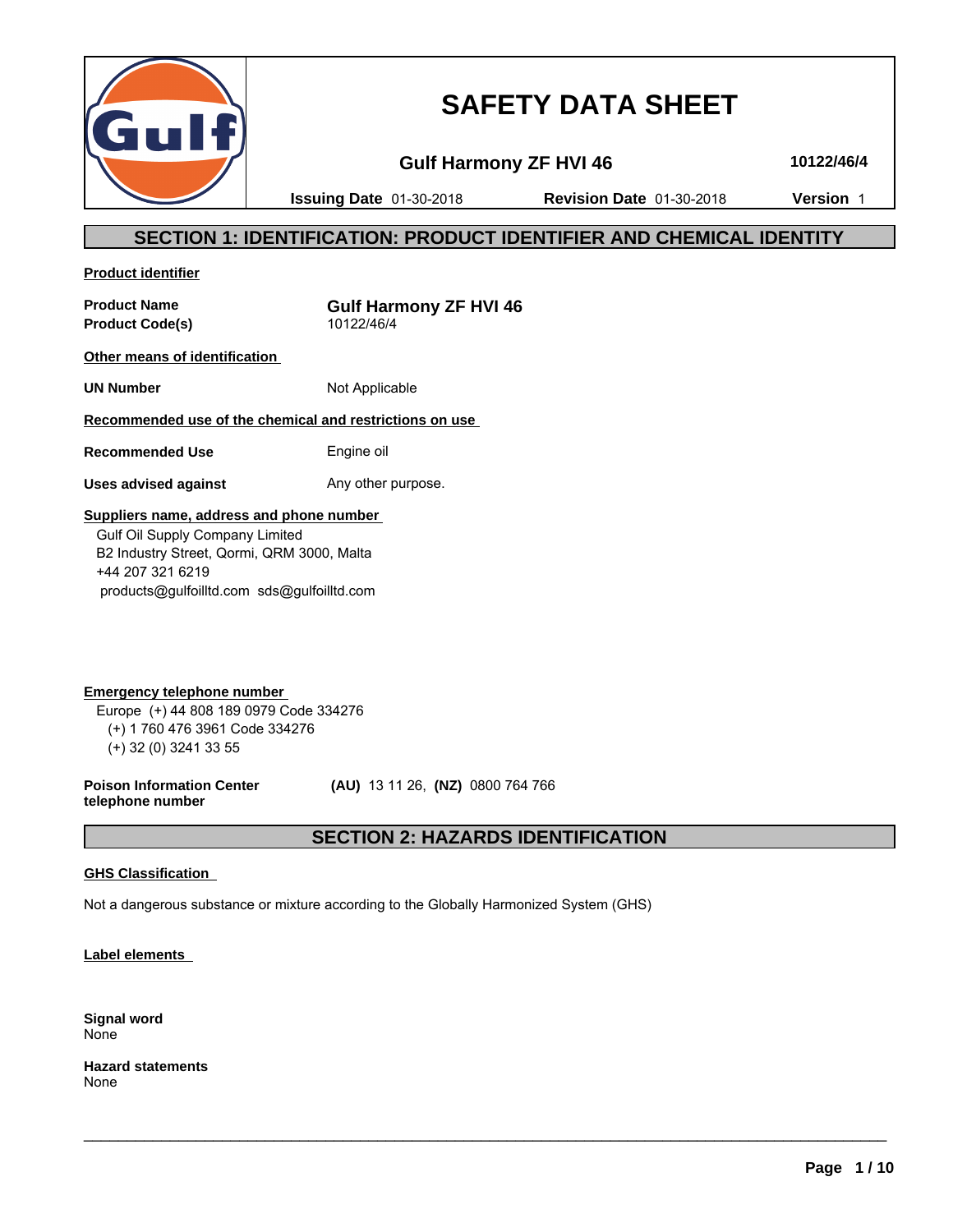#### **Precautionary Statements** None

#### **Other hazards**

No information available

# **SECTION 3: COMPOSITION/INFORMATION ON INGREDIENTS**

 $\_$  ,  $\_$  ,  $\_$  ,  $\_$  ,  $\_$  ,  $\_$  ,  $\_$  ,  $\_$  ,  $\_$  ,  $\_$  ,  $\_$  ,  $\_$  ,  $\_$  ,  $\_$  ,  $\_$  ,  $\_$  ,  $\_$  ,  $\_$  ,  $\_$  ,  $\_$  ,  $\_$  ,  $\_$  ,  $\_$  ,  $\_$  ,  $\_$  ,  $\_$  ,  $\_$  ,  $\_$  ,  $\_$  ,  $\_$  ,  $\_$  ,  $\_$  ,  $\_$  ,  $\_$  ,  $\_$  ,  $\_$  ,  $\_$  ,

This product is a mixture. Health hazard information is based on its ingredients

| <b>Chemical name</b>                                             | <b>CAS No</b> | Weight-%     |
|------------------------------------------------------------------|---------------|--------------|
| Highly refined base oil (Viscosity $>20.5$ cSt @40 $^{\circ}$ C) |               | - 60%<br>25% |
| Highly refined, low viscosity mineral oils/hydrocarbons          |               | - 60%<br>25% |
| 7 - <20.5 cSt @40°C)<br>(Viscositv >7                            |               |              |

#### **Additional information**

Product containing mineral oil with less than 3% DMSO extract as measured by IP 346

See Section 15 for additional information on base oils. The remaining composition is a mixture of non-classified ingredients or additives below the threshold for disclosure

# **SECTION 4: FIRST AID MEASURES**

#### **Description of first-aid measures**

| <b>General advice</b>                                                  | If symptoms persist, call a physician.                                                                      |  |  |
|------------------------------------------------------------------------|-------------------------------------------------------------------------------------------------------------|--|--|
| <b>Inhalation</b>                                                      | Move to fresh air.                                                                                          |  |  |
| <b>Skin contact</b>                                                    | Wash off immediately with soap and plenty of water. Remove and wash contaminated<br>clothing before re-use. |  |  |
| Eye contact                                                            | Rinse thoroughly with plenty of water, also under the eyelids. Keep eye wide open while<br>rinsing.         |  |  |
| <b>Ingestion</b>                                                       | Clean mouth with water. Drink plenty of water. Do not induce vomiting without medical<br>advice.            |  |  |
| <b>Protection of First-aiders</b>                                      | Use personal protective equipment.                                                                          |  |  |
| Most important symptoms and effects, both acute and delayed            |                                                                                                             |  |  |
| <b>Main Symptoms</b>                                                   | None                                                                                                        |  |  |
| Indication of immediate medical attention and special treatment needed |                                                                                                             |  |  |
|                                                                        |                                                                                                             |  |  |

**Notes to physician** Treat symptomatically.

# **SECTION 5: FIRE FIGHTING MEASURES**

#### **Extinguishing media**

#### **Suitable Extinguishing Media**

Use extinguishing measures that are appropriate to local circumstances and the surrounding environment:, Use CO2, dry chemical, or foam, Water spray or fog, Cool containers / tanks with water spray

 $\_$  ,  $\_$  ,  $\_$  ,  $\_$  ,  $\_$  ,  $\_$  ,  $\_$  ,  $\_$  ,  $\_$  ,  $\_$  ,  $\_$  ,  $\_$  ,  $\_$  ,  $\_$  ,  $\_$  ,  $\_$  ,  $\_$  ,  $\_$  ,  $\_$  ,  $\_$  ,  $\_$  ,  $\_$  ,  $\_$  ,  $\_$  ,  $\_$  ,  $\_$  ,  $\_$  ,  $\_$  ,  $\_$  ,  $\_$  ,  $\_$  ,  $\_$  ,  $\_$  ,  $\_$  ,  $\_$  ,  $\_$  ,  $\_$  ,

#### **Extinguishing media which shall not be used for safety reasons**

Do not use a solid water stream as it may scatter and spread fire

#### **Specific hazards arising from the chemical**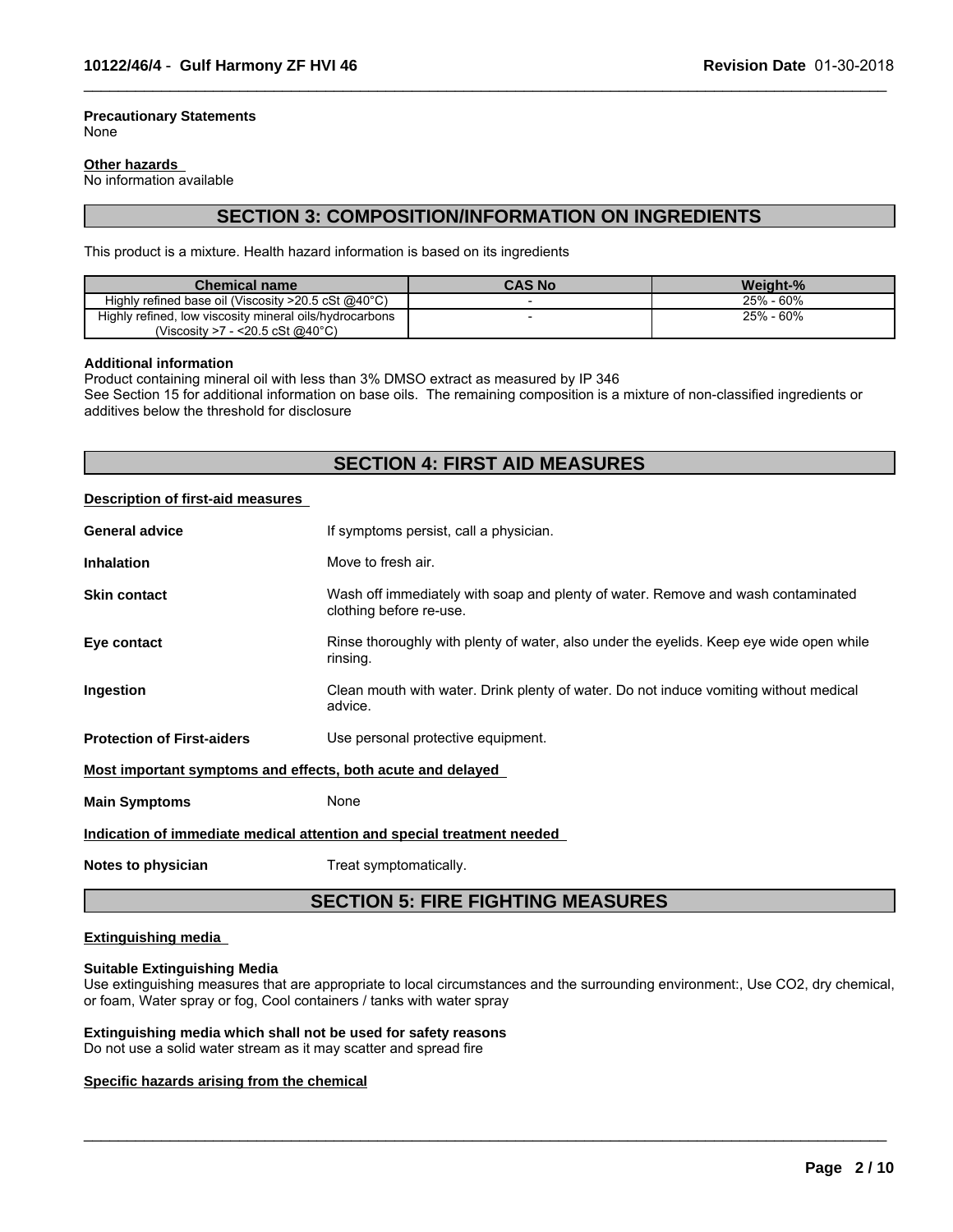Thermal decomposition can lead to release of irritating gases and vapors. Carbon monoxide, carbon dioxide and unburned hydrocarbons (smoke). In the event of fire and/or explosion do not breathe fumes. This material creates a fire hazard because it floats on water. Combustible material.

 $\_$  ,  $\_$  ,  $\_$  ,  $\_$  ,  $\_$  ,  $\_$  ,  $\_$  ,  $\_$  ,  $\_$  ,  $\_$  ,  $\_$  ,  $\_$  ,  $\_$  ,  $\_$  ,  $\_$  ,  $\_$  ,  $\_$  ,  $\_$  ,  $\_$  ,  $\_$  ,  $\_$  ,  $\_$  ,  $\_$  ,  $\_$  ,  $\_$  ,  $\_$  ,  $\_$  ,  $\_$  ,  $\_$  ,  $\_$  ,  $\_$  ,  $\_$  ,  $\_$  ,  $\_$  ,  $\_$  ,  $\_$  ,  $\_$  ,

#### **Hazardous decomposition products**

Incomplete combustion and thermolysis produces potentially toxic gases such as carbon monoxide and carbon dioxide

#### **Advice for firefighters**

#### **Special protective equipment for fire-fighters**

As in any fire, wear self-contained breathing apparatus pressure-demand, MSHA/NIOSH (approved or equivalent) and full protective gear

### **SECTION 6: ACCIDENTAL RELEASE MEASURES**

#### **Personal precautions, protective equipment and emergency procedures**

Remove all sources of ignition. Ensure adequate ventilation.

**Advice for non-emergency personnel** Material can create slippery conditions.

**Advice for emergency responders** For personal protection see section 8.

#### **Environmental precautions**

Prevent further leakage or spillage if safe to do so. Do not flush into surface water or sanitary sewer system.

#### **Methods and materials for containment and cleaning up**

Soak up with inert absorbent material (e.g. sand, silica gel, acid binder, universal binder, sawdust). Dike to collect large liquid spills.

#### **Reference to other sections**

See Section 8/12/13 for additional information

# **SECTION 7: HANDLING AND STORAGE**

#### **Precautions for safe handling**

Ensure adequate ventilation. Do not eat, drink or smoke when using this product. Handle in accordance with good industrial hygiene and safety practice.

#### **Conditions for safe storage, including any incompatibilities**

#### **Technical measures/Storage conditions**

Keep containers tightly closed in a dry, cool and well-ventilated place. Keep away from open flames, hot surfaces and sources of ignition. Keep container tightly closed in a dry and well-ventilated place.

#### **Incompatible materials**

Oxidizing agent

**Recommended Use** Engine oil

# **SECTION 8: EXPOSURE CONTROLS/PERSONAL PROTECTION**

 $\_$  ,  $\_$  ,  $\_$  ,  $\_$  ,  $\_$  ,  $\_$  ,  $\_$  ,  $\_$  ,  $\_$  ,  $\_$  ,  $\_$  ,  $\_$  ,  $\_$  ,  $\_$  ,  $\_$  ,  $\_$  ,  $\_$  ,  $\_$  ,  $\_$  ,  $\_$  ,  $\_$  ,  $\_$  ,  $\_$  ,  $\_$  ,  $\_$  ,  $\_$  ,  $\_$  ,  $\_$  ,  $\_$  ,  $\_$  ,  $\_$  ,  $\_$  ,  $\_$  ,  $\_$  ,  $\_$  ,  $\_$  ,  $\_$  ,

#### **Control parameters**

**Exposure Limits**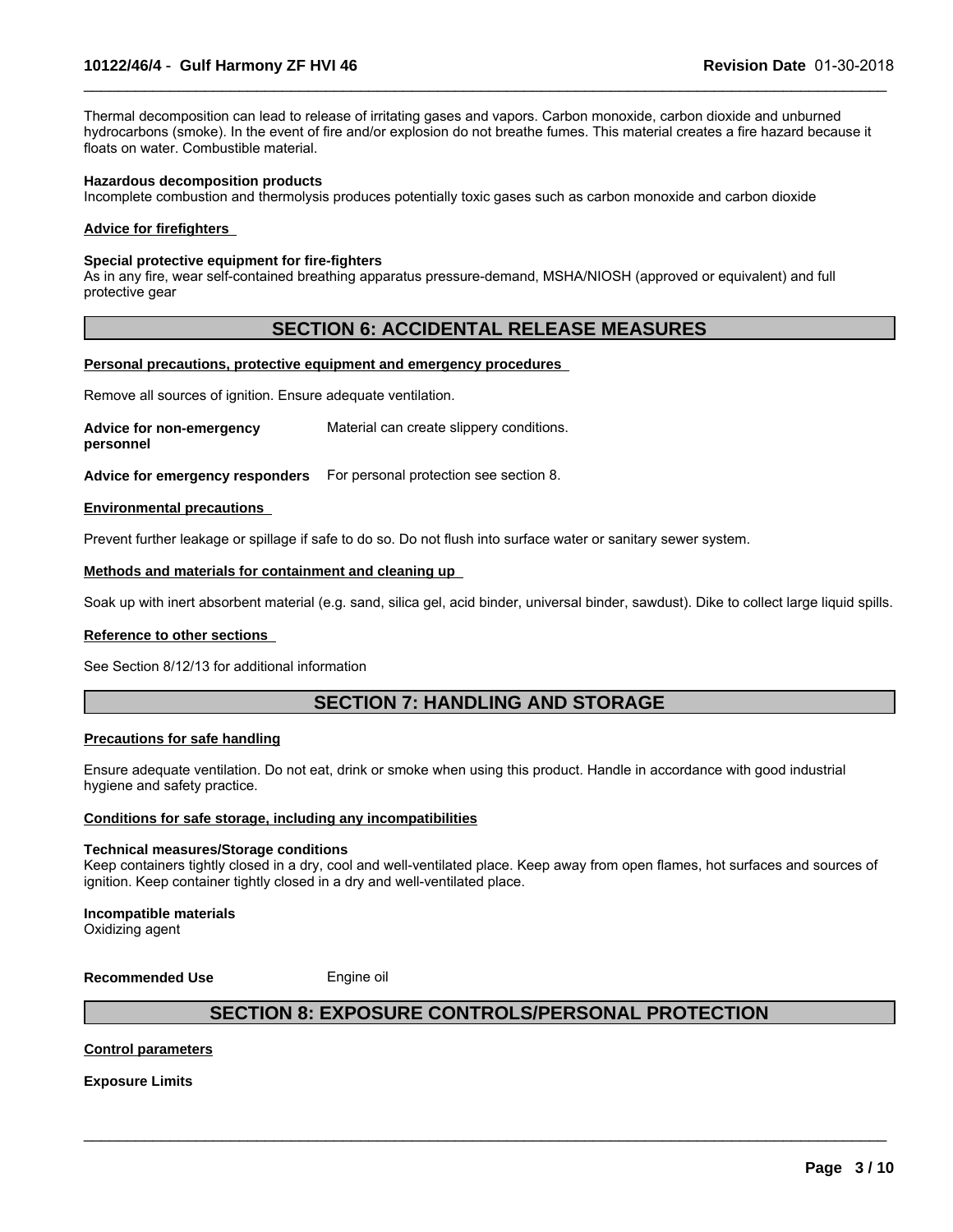### **10122/46/4** - **Gulf Harmony ZF HVI 46 Revision Date** 01-30-2018

| Chemical name                                 | <b>Australia</b> | <b>New Zealand</b>        | <b>New Zealand - Biological Exposure</b><br>Indices (BEI) |
|-----------------------------------------------|------------------|---------------------------|-----------------------------------------------------------|
| Highly refined base oil (Viscosity >20.5 cSt) |                  | TWA: $5 \text{ mg/m}^3$   |                                                           |
| @40 $^{\circ}$ C)                             |                  | STEL: $10 \text{ mg/m}^3$ |                                                           |
| Highly refined, low viscosity mineral         |                  | TWA: $5 \text{ mg/m}^3$   |                                                           |
| oils/hydrocarbons (Viscosity >7 - <20.5 cSt   |                  | STEL: $10 \text{ mg/m}^3$ |                                                           |
| $@40^{\circ}$ C)                              |                  |                           |                                                           |

 $\_$  ,  $\_$  ,  $\_$  ,  $\_$  ,  $\_$  ,  $\_$  ,  $\_$  ,  $\_$  ,  $\_$  ,  $\_$  ,  $\_$  ,  $\_$  ,  $\_$  ,  $\_$  ,  $\_$  ,  $\_$  ,  $\_$  ,  $\_$  ,  $\_$  ,  $\_$  ,  $\_$  ,  $\_$  ,  $\_$  ,  $\_$  ,  $\_$  ,  $\_$  ,  $\_$  ,  $\_$  ,  $\_$  ,  $\_$  ,  $\_$  ,  $\_$  ,  $\_$  ,  $\_$  ,  $\_$  ,  $\_$  ,  $\_$  ,

*Australia - Workplace Exposure Standards for Airborne Contaminants. New Zealand - Workplace Exposure Standards and Biological Exposure Indices.*

| Appropriate engineering controls                                                 |                                                                                                                                                                                                                                                                                                                                                                                                                                                                                                                       |
|----------------------------------------------------------------------------------|-----------------------------------------------------------------------------------------------------------------------------------------------------------------------------------------------------------------------------------------------------------------------------------------------------------------------------------------------------------------------------------------------------------------------------------------------------------------------------------------------------------------------|
| <b>Engineering controls</b>                                                      | Ensure adequate ventilation, especially in confined areas.                                                                                                                                                                                                                                                                                                                                                                                                                                                            |
|                                                                                  | Individual protection measures, such as personal protective equipment                                                                                                                                                                                                                                                                                                                                                                                                                                                 |
| <b>Eye/face protection</b><br>Skin and body protection<br><b>Hand Protection</b> | Safety glasses with side-shields.<br>Long sleeved clothing. Apron. Impervious gloves.<br>Protective gloves. Please observe the instructions regarding permeability and breakthrough<br>time which are provided by the supplier of the gloves. Also take into consideration the<br>specific local conditions under which the product is used, such as the danger of cuts,<br>abrasion. Barrier creams may help to protect the exposed areas of skin, they should<br>however not be applied once exposure has occurred. |
| <b>Respiratory protection</b>                                                    | No special protective equipment required. In case of mist, spray or aerosol exposure wear<br>suitable personal respiratory protection and protective suit.                                                                                                                                                                                                                                                                                                                                                            |
| <b>Hygiene measures</b>                                                          | Regular cleaning of equipment, work area and clothing is recommended.                                                                                                                                                                                                                                                                                                                                                                                                                                                 |
| <b>Environmental Exposure Controls</b><br><b>Thermal hazards</b>                 | No special environmental precautions required.<br>None under normal use conditions                                                                                                                                                                                                                                                                                                                                                                                                                                    |

# **SECTION 9: PHYSICAL AND CHEMICAL PROPERTIES**

#### **Information on basic physical and chemical properties**

| <b>Physical state</b><br>Odor    | liquid<br>Hydrocarbon-like | Appearance<br><b>Odor threshold</b> | clear amber<br>Not Determined |
|----------------------------------|----------------------------|-------------------------------------|-------------------------------|
| Property                         | Values                     |                                     | Remarks                       |
| рH                               | Not Determined             |                                     |                               |
| Melting point / freezing point   | Not Determined             |                                     |                               |
| Boiling point / boiling range    | Not Determined             |                                     |                               |
| <b>Flash point</b>               | 234 °C / 453 °F            |                                     | ASTM D 92                     |
| <b>Evaporation rate</b>          | Not Determined             |                                     |                               |
| Flammability (solid, gas)        | Not Determined             |                                     |                               |
| <b>Flammability Limit in Air</b> |                            |                                     |                               |
| Upper flammability limit:        | Not Determined             |                                     |                               |
| Lower flammability limit:        | Not Determined             |                                     |                               |
| Vapor pressure                   | Not Determined             |                                     |                               |
| Vapor density                    | Not Determined             |                                     |                               |
| <b>Relative density</b>          | 0.8488                     |                                     | @15°C                         |
| Solubility(ies)                  | Insoluble in water         |                                     |                               |
| <b>Partition coefficient</b>     | Not Determined             |                                     |                               |
| <b>Autoignition temperature</b>  | Not Determined             |                                     |                               |
| <b>Decomposition temperature</b> | Not Determined             |                                     |                               |

 $\_$  ,  $\_$  ,  $\_$  ,  $\_$  ,  $\_$  ,  $\_$  ,  $\_$  ,  $\_$  ,  $\_$  ,  $\_$  ,  $\_$  ,  $\_$  ,  $\_$  ,  $\_$  ,  $\_$  ,  $\_$  ,  $\_$  ,  $\_$  ,  $\_$  ,  $\_$  ,  $\_$  ,  $\_$  ,  $\_$  ,  $\_$  ,  $\_$  ,  $\_$  ,  $\_$  ,  $\_$  ,  $\_$  ,  $\_$  ,  $\_$  ,  $\_$  ,  $\_$  ,  $\_$  ,  $\_$  ,  $\_$  ,  $\_$  ,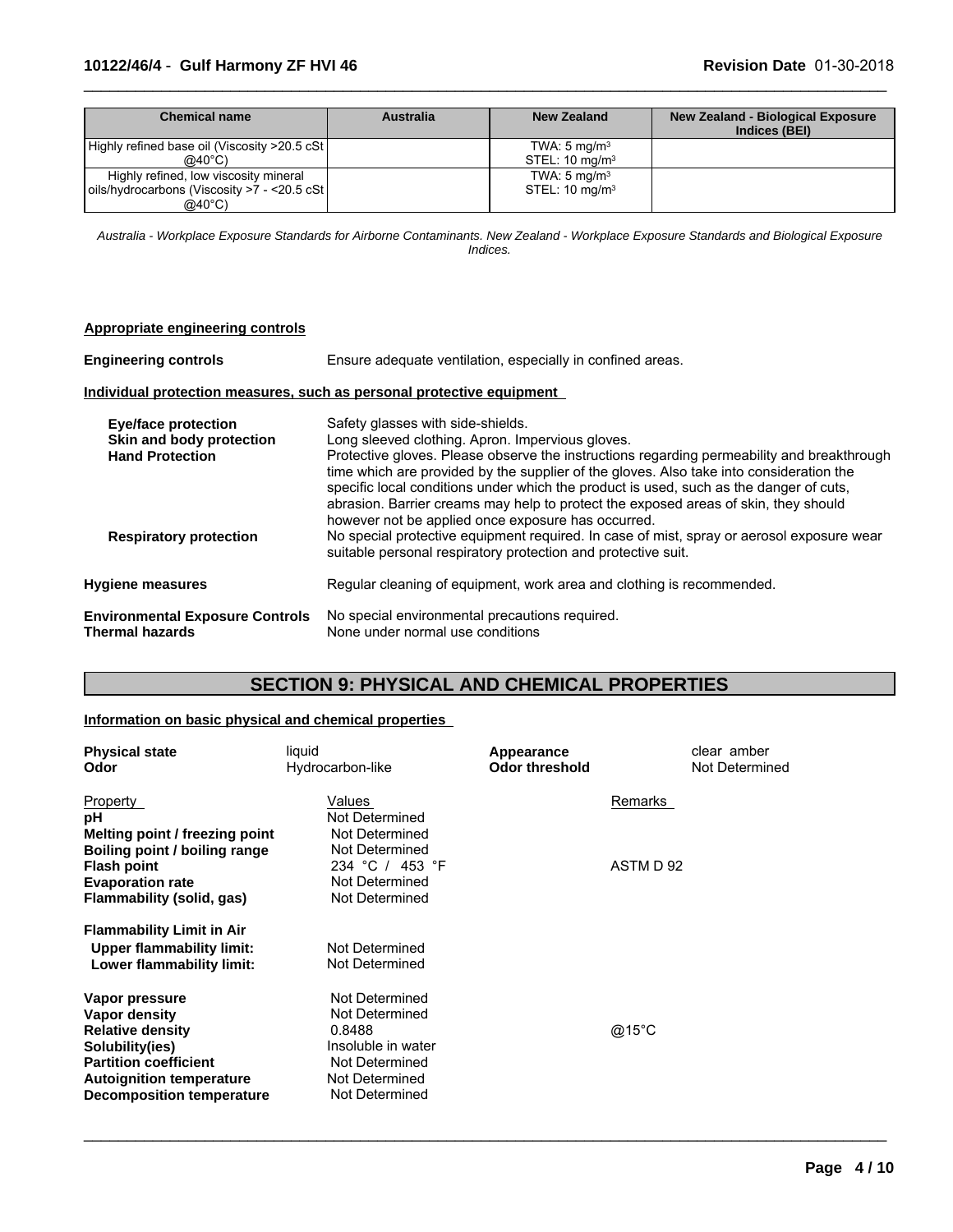| <b>Kinematic viscosity</b><br><b>Explosive properties</b><br><b>Oxidizing Properties</b>                | 53.4 cSt @ 40 °C<br>Not applicable<br>Not applicable                                 | ASTM D 445              |
|---------------------------------------------------------------------------------------------------------|--------------------------------------------------------------------------------------|-------------------------|
| <b>Other Information</b>                                                                                |                                                                                      |                         |
| Viscosity, kinematic (100°C)<br><b>Pour Point</b><br>VOC Content (ASTM E-1868-10)<br><b>VOC content</b> | 9.8 cSt @ $100^{\circ}$ C<br>$-39$ °C / $-38$ °F<br>Not Determined<br>Not Determined | ASTM D 445<br>ASTM D 97 |

# **SECTION 10: STABILITY AND REACTIVITY**

 $\_$  ,  $\_$  ,  $\_$  ,  $\_$  ,  $\_$  ,  $\_$  ,  $\_$  ,  $\_$  ,  $\_$  ,  $\_$  ,  $\_$  ,  $\_$  ,  $\_$  ,  $\_$  ,  $\_$  ,  $\_$  ,  $\_$  ,  $\_$  ,  $\_$  ,  $\_$  ,  $\_$  ,  $\_$  ,  $\_$  ,  $\_$  ,  $\_$  ,  $\_$  ,  $\_$  ,  $\_$  ,  $\_$  ,  $\_$  ,  $\_$  ,  $\_$  ,  $\_$  ,  $\_$  ,  $\_$  ,  $\_$  ,  $\_$  ,

### **Reactivity**

None under normal use conditions

#### **Chemical stability**

Stable under normal conditions

#### **Possibility of hazardous reactions**

None under normal use conditions

#### **Conditions to avoid**

Keep away from open flames, hot surfaces and sources of ignition, Extremes of temperature and direct sunlight

#### **Incompatible materials**

Oxidizing agent

#### **Hazardous decomposition products**

Incomplete combustion and thermolysis produces potentially toxic gases such as carbon monoxide and carbon dioxide.

# **SECTION 11: TOXICOLOGICAL INFORMATION**

 $\_$  ,  $\_$  ,  $\_$  ,  $\_$  ,  $\_$  ,  $\_$  ,  $\_$  ,  $\_$  ,  $\_$  ,  $\_$  ,  $\_$  ,  $\_$  ,  $\_$  ,  $\_$  ,  $\_$  ,  $\_$  ,  $\_$  ,  $\_$  ,  $\_$  ,  $\_$  ,  $\_$  ,  $\_$  ,  $\_$  ,  $\_$  ,  $\_$  ,  $\_$  ,  $\_$  ,  $\_$  ,  $\_$  ,  $\_$  ,  $\_$  ,  $\_$  ,  $\_$  ,  $\_$  ,  $\_$  ,  $\_$  ,  $\_$  ,

#### **Information on the likely routes of exposure**

#### **Product Information - Principle Routes of Exposure**

| Inhalation   | None known |
|--------------|------------|
| Eye contact  | None known |
| Skin contact | None known |

# **Ingestion** None known

#### **Numerical measures of toxicity - Product Information**

| ATEmix (oral)          | >2000 mg/kg |
|------------------------|-------------|
| <b>ATEmix (dermal)</b> | >2000 mg/kg |

#### **Acute toxicity - Product Information**

Product does not present an acute toxicity hazard based on known or supplied information.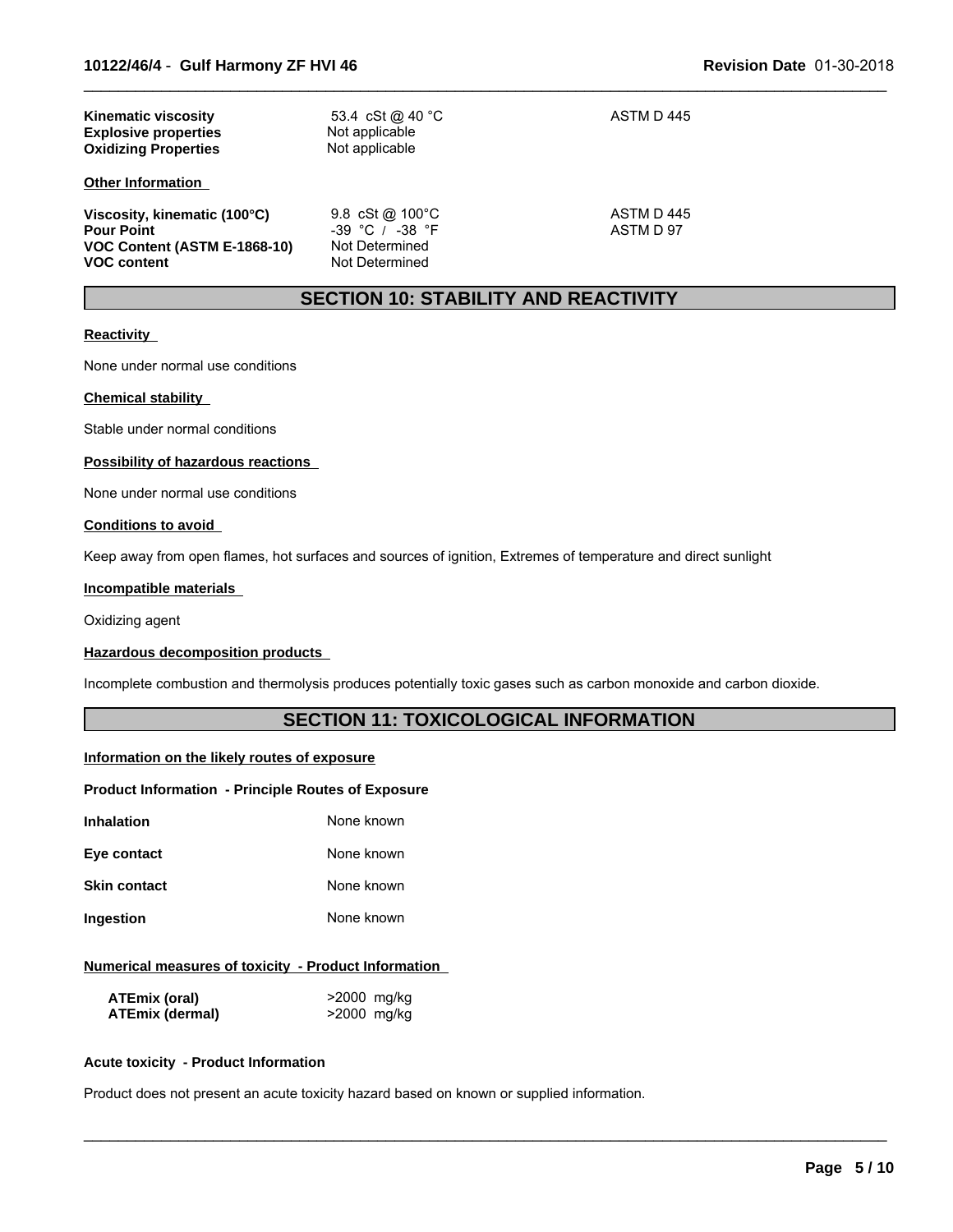#### **Acute toxicity - Component Information**

| <b>Chemical name</b>                  | Oral LD50   | <b>Dermal LD50</b> | <b>Inhalation LC50</b> |
|---------------------------------------|-------------|--------------------|------------------------|
| Highly refined base oil (Viscosity    | >2000 mg/kg | >2000 mg/kg        |                        |
| $>20.5 \text{ cSt}$ @ 40 °C)          |             |                    |                        |
| Highly refined, low viscosity mineral | >2000 mg/kg | >2000 mg/kg        |                        |
| oils/hydrocarbons (Viscosity >7 -     |             |                    |                        |
| $<$ 20.5 cSt @40 $^{\circ}$ C)        |             |                    |                        |

 $\_$  ,  $\_$  ,  $\_$  ,  $\_$  ,  $\_$  ,  $\_$  ,  $\_$  ,  $\_$  ,  $\_$  ,  $\_$  ,  $\_$  ,  $\_$  ,  $\_$  ,  $\_$  ,  $\_$  ,  $\_$  ,  $\_$  ,  $\_$  ,  $\_$  ,  $\_$  ,  $\_$  ,  $\_$  ,  $\_$  ,  $\_$  ,  $\_$  ,  $\_$  ,  $\_$  ,  $\_$  ,  $\_$  ,  $\_$  ,  $\_$  ,  $\_$  ,  $\_$  ,  $\_$  ,  $\_$  ,  $\_$  ,  $\_$  ,

#### **Delayed and immediate effects as well as chronic effects from short and long-term exposure**

| <b>Skin corrosion/irritation</b>                                                      | Based on available data, the classification criteria are not met.                                                                      |
|---------------------------------------------------------------------------------------|----------------------------------------------------------------------------------------------------------------------------------------|
| Serious eye damage/eye irritation                                                     | Based on available data, the classification criteria are not met.                                                                      |
| <b>Sensitization</b><br><b>Respiratory Sensitization</b><br><b>Skin sensitization</b> | Based on available data, the classification criteria are not met.<br>Based on available data, the classification criteria are not met. |
| Germ cell mutagenicity                                                                | Based on available data, the classification criteria are not met.                                                                      |
| Carcinogenicity                                                                       | Based on available data, the classification criteria are not met.                                                                      |
| <b>Reproductive toxicity</b>                                                          | Based on available data, the classification criteria are not met.                                                                      |
| Specific target organ systemic<br>toxicity (single exposure)                          | Based on available data, the classification criteria are not met                                                                       |
| Specific target organ systemic<br>toxicity (repeated exposure)                        | Based on available data, the classification criteria are not met                                                                       |
| <b>Aspiration hazard</b>                                                              | Based on available data, the classification criteria are not met.                                                                      |
| <b>Exposure levels</b>                                                                | See section 8 for more information                                                                                                     |
| Interactive effects                                                                   | None known                                                                                                                             |

# **SECTION 12: ECOLOGICAL INFORMATION**

# **Toxicity**

No special environmental measures are necessary

| <b>Chemical name</b>                                                                                         | Algae/aquatic plants | <b>Fish</b>      | <b>Toxicity to</b><br>microorganisms | <b>Crustacea</b> |
|--------------------------------------------------------------------------------------------------------------|----------------------|------------------|--------------------------------------|------------------|
| Highly refined base oil<br>l(Viscosity >20.5 cSt @40°C)l                                                     | >100: 72 h mg/L      | $>100:96$ h mg/L |                                      | >100: 48 h mg/L  |
| Highly refined, low viscosity<br>mineral oils/hydrocarbons<br>(Viscosity $>7 - 20.5$ cSt<br>$@40^{\circ}$ C) | >100: 72 h mg/L      | $>100:96$ h mg/L |                                      | >100: 48 h mg/L  |

 $\_$  ,  $\_$  ,  $\_$  ,  $\_$  ,  $\_$  ,  $\_$  ,  $\_$  ,  $\_$  ,  $\_$  ,  $\_$  ,  $\_$  ,  $\_$  ,  $\_$  ,  $\_$  ,  $\_$  ,  $\_$  ,  $\_$  ,  $\_$  ,  $\_$  ,  $\_$  ,  $\_$  ,  $\_$  ,  $\_$  ,  $\_$  ,  $\_$  ,  $\_$  ,  $\_$  ,  $\_$  ,  $\_$  ,  $\_$  ,  $\_$  ,  $\_$  ,  $\_$  ,  $\_$  ,  $\_$  ,  $\_$  ,  $\_$  ,

#### **Persistence and degradability**

The product is not readily biodegradable, but it can be degraded by micro-organisms, it is regarded as being inherently biodegradable.

# **Bioaccumulative potential**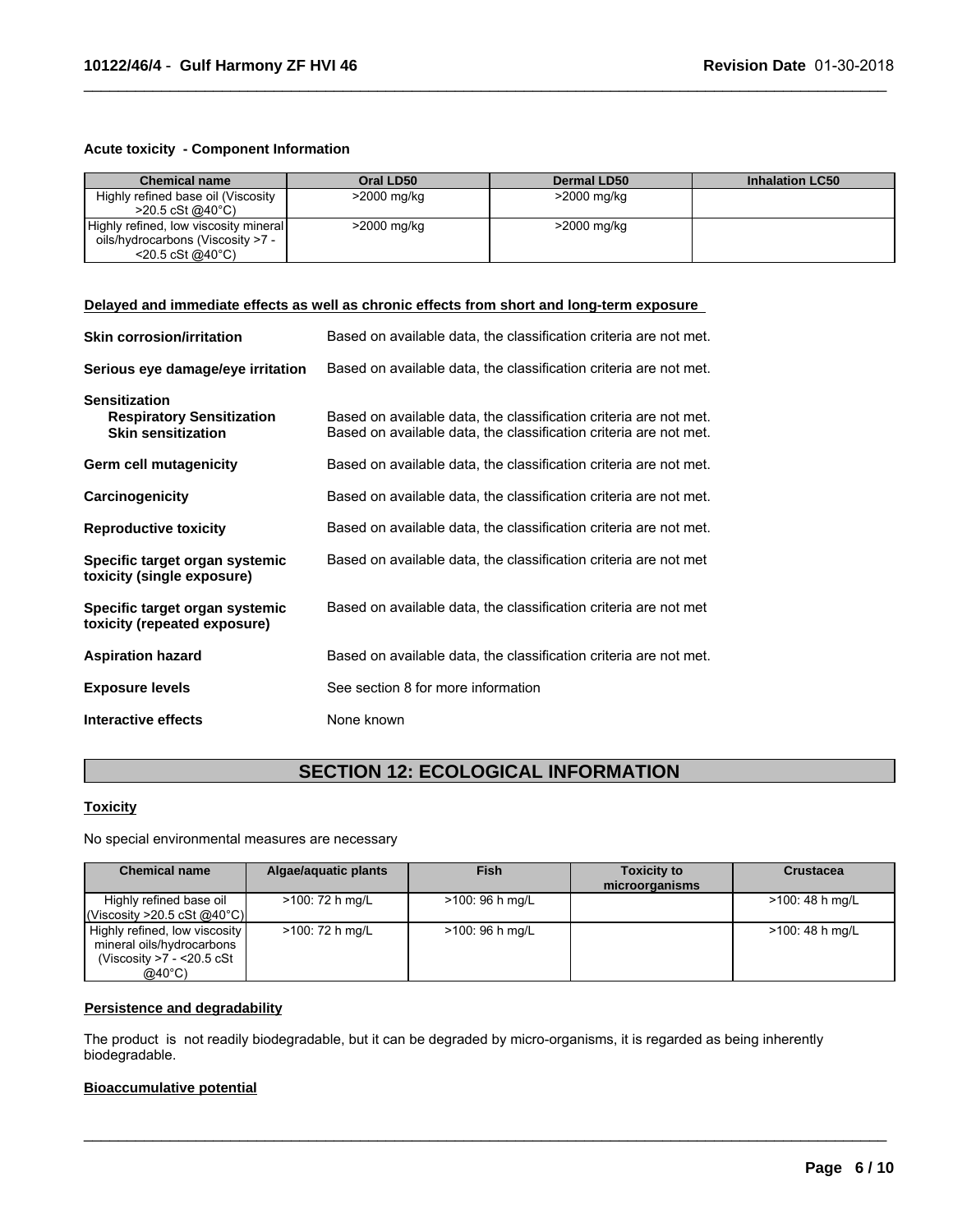No information available

#### **Mobility**

The product is insoluble and floats on water

#### **Other adverse effects**

None known

### **SECTION 13: DISPOSAL CONSIDERATIONS**

 $\_$  ,  $\_$  ,  $\_$  ,  $\_$  ,  $\_$  ,  $\_$  ,  $\_$  ,  $\_$  ,  $\_$  ,  $\_$  ,  $\_$  ,  $\_$  ,  $\_$  ,  $\_$  ,  $\_$  ,  $\_$  ,  $\_$  ,  $\_$  ,  $\_$  ,  $\_$  ,  $\_$  ,  $\_$  ,  $\_$  ,  $\_$  ,  $\_$  ,  $\_$  ,  $\_$  ,  $\_$  ,  $\_$  ,  $\_$  ,  $\_$  ,  $\_$  ,  $\_$  ,  $\_$  ,  $\_$  ,  $\_$  ,  $\_$  ,

#### **Safe handling and disposal methods**

Dispose of in accordance with local regulations

#### **Disposal of any contaminated packaging**

Empty containers should be taken to an approved waste handling site for recycling or disposal. Observe all label precautions until container is cleaned, reconditioned or destroyed.

#### **Environmental regulations**

No information available

# **SECTION 14: TRANSPORT INFORMATION**

ADG Not regulated **IMDG** Not regulated

**IATA** Not regulated

# **SECTION 15: REGULATORY INFORMATION**

#### **Safety, health and environmental regulations/legislation specific for the substance or mixture**

#### **National regulations**

#### **Australia**

Model Work Health and Safety Regulations (2016). Preparation of Safety Data Sheets for Hazardous Chemicals Code of Practice (2011).

### **Standard for Uniform Scheduling of Medicines and Poisons (SUSMP)**

No poisons schedule number allocated

#### **New Zealand**

Hazardous Substances Regulation 2001.

**New Zealand** Not Regulated<br> **HSNO Approval Number:** Not Regulated Not Regulated **HSNO Approval Number:** Not Regulated<br> **HSNO Hazard Classification:** Not Regulated **HSNO Hazard Classification:** 

 $\_$  ,  $\_$  ,  $\_$  ,  $\_$  ,  $\_$  ,  $\_$  ,  $\_$  ,  $\_$  ,  $\_$  ,  $\_$  ,  $\_$  ,  $\_$  ,  $\_$  ,  $\_$  ,  $\_$  ,  $\_$  ,  $\_$  ,  $\_$  ,  $\_$  ,  $\_$  ,  $\_$  ,  $\_$  ,  $\_$  ,  $\_$  ,  $\_$  ,  $\_$  ,  $\_$  ,  $\_$  ,  $\_$  ,  $\_$  ,  $\_$  ,  $\_$  ,  $\_$  ,  $\_$  ,  $\_$  ,  $\_$  ,  $\_$  ,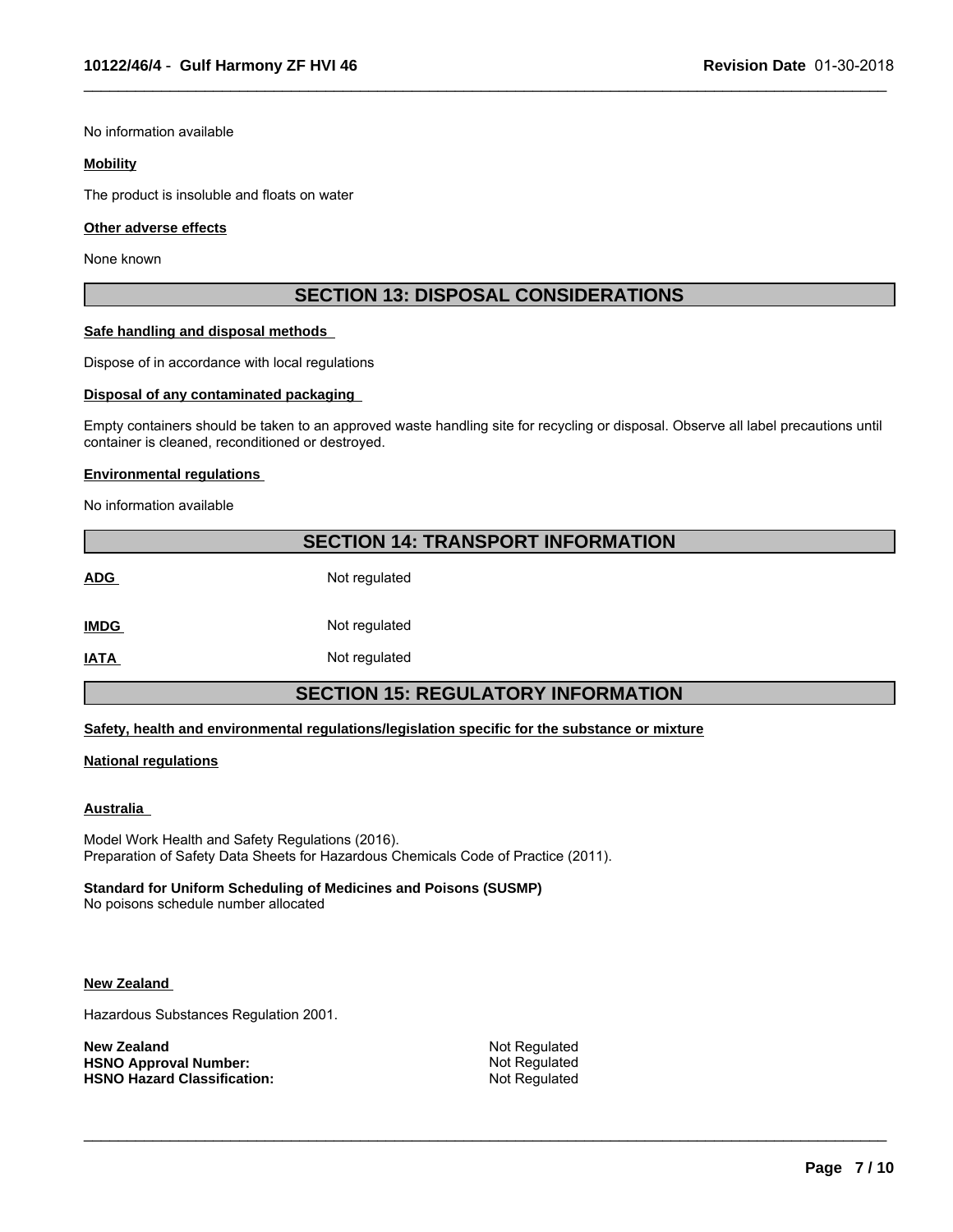$\_$  ,  $\_$  ,  $\_$  ,  $\_$  ,  $\_$  ,  $\_$  ,  $\_$  ,  $\_$  ,  $\_$  ,  $\_$  ,  $\_$  ,  $\_$  ,  $\_$  ,  $\_$  ,  $\_$  ,  $\_$  ,  $\_$  ,  $\_$  ,  $\_$  ,  $\_$  ,  $\_$  ,  $\_$  ,  $\_$  ,  $\_$  ,  $\_$  ,  $\_$  ,  $\_$  ,  $\_$  ,  $\_$  ,  $\_$  ,  $\_$  ,  $\_$  ,  $\_$  ,  $\_$  ,  $\_$  ,  $\_$  ,  $\_$  ,

#### **International Regulations**

**Ozone-depleting substances (ODS)** Not applicable

**Persistent Organic Pollutants** Not applicable

**Chemicals Subject to Prior Informed Consent (PIC)** Not applicable

#### **International Inventories**

 **TSCA** - United States Toxic Substances Control Act Section 8(b) Inventory All ingredients are on the inventory or exempt from listing

 **DSL/NDSL** - Canadian Domestic Substances List/Non-Domestic Substances List All ingredients are on the inventory or exempt from listing

 **AICS** - Australian Inventory of Chemical Substances All ingredients are on the inventory or exempt from listing

 **PICCS** - Philippines Inventory of Chemicals and Chemical Substances All ingredients are on the inventory or exempt from listing

 **KECL** - Korean Existing and Evaluated Chemical Substances All ingredients are on the inventory or exempt from listing

 **IECSC** - China Inventory of Existing Chemical Substances All ingredients are on the inventory or exempt from listing

 **ENCS** - Japan Existing and New Chemical Substances All ingredients are on the inventory or exempt from listing

 **TCSI** - Taiwan National Existing Chemical Inventory Contact supplier for inventory compliance status

 **NZIoC** - New Zealand Inventory of Chemicals All ingredients are on the inventory or exempt from listing

#### **Other Information**

**The highly refined base oil (Viscosity >20.5 cSt @40°C) contains one or more substance with the following CAS/EC numbers:**

| <b>Chemical name</b>                                      | <b>CAS No</b> | <b>EC-No</b> |
|-----------------------------------------------------------|---------------|--------------|
| Distillates (petroleum), solvent-refined heavy paraffinic | 64741-88-4    | 265-090-8    |
| Distillates (petroleum), solvent-refined light paraffinic | 64741-89-5    | 265-091-3    |
| Residual oils (petroleum), solvent deasphalted            | 64741-95-3    | 265-096-0    |
| Distillates (petroleum), solvent-refined heavy naphthenic | 64741-96-4    | 265-097-6    |
| Distillates (petroleum), solvent-refined light naphthenic | 64741-97-5    | 265-098-1    |
| Residual oils (petroleum), solvent-refined                | 64742-01-4    | 265-101-6    |
| Distillates (petroleum), hydrotreated heavy naphthenic    | 64742-52-5    | 265-155-0    |
| Distillates (petroleum), hydrotreated light naphthenic    | 64742-53-6    | 265-156-6    |
| Distillates (petroleum), hydrotreated heavy paraffinic    | 64742-54-7    | 265-157-1    |
| Distillates (petroleum), hydrotreated light paraffinic    | 64742-55-8    | 265-158-7    |

 $\_$  ,  $\_$  ,  $\_$  ,  $\_$  ,  $\_$  ,  $\_$  ,  $\_$  ,  $\_$  ,  $\_$  ,  $\_$  ,  $\_$  ,  $\_$  ,  $\_$  ,  $\_$  ,  $\_$  ,  $\_$  ,  $\_$  ,  $\_$  ,  $\_$  ,  $\_$  ,  $\_$  ,  $\_$  ,  $\_$  ,  $\_$  ,  $\_$  ,  $\_$  ,  $\_$  ,  $\_$  ,  $\_$  ,  $\_$  ,  $\_$  ,  $\_$  ,  $\_$  ,  $\_$  ,  $\_$  ,  $\_$  ,  $\_$  ,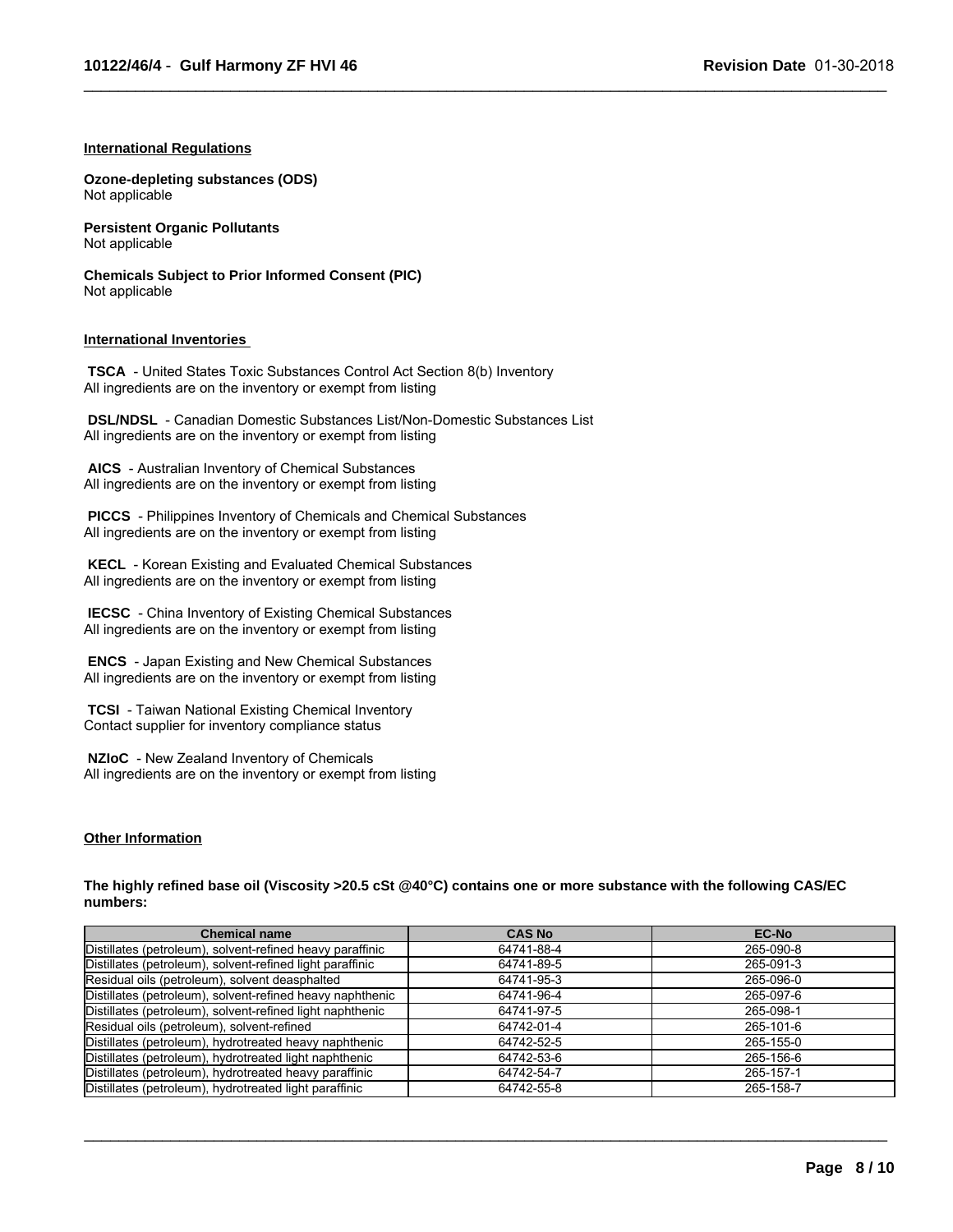| Distillates (petroleum), solvent-dewaxed light paraffinic                               | 64742-56-9 | 265-159-2 |
|-----------------------------------------------------------------------------------------|------------|-----------|
| Residual oils (petroleum), hydrotreated                                                 | 64742-57-0 | 265-160-8 |
| Lubricating oils (petroleum), hydrotreated spent                                        | 64742-58-1 | 265-161-3 |
| Residual oils (petroleum), solvent-dewaxed                                              | 64742-62-7 | 265-166-0 |
| Distillates (petroleum), solvent-dewaxed heavy paraffinic                               | 64742-65-0 | 265-169-7 |
| Paraffin oils (petroleum), catalytic dewaxed heavy                                      | 64742-70-7 | 265-174-4 |
| Paraffin oils (petroleum), catalytic dewaxed light                                      | 64742-71-8 | 265-176-5 |
| Lubricating oils (petroleum), C>25, hydrotreated bright<br>stock-based                  | 72623-83-7 | 276-735-8 |
| Lubricating oils (petroleum), C20-50, hydrotreated neutral<br>oil-based, high-viscosity | 72623-85-9 | 276-736-3 |
| Lubricating oils (petroleum), C15-30, hydrotreated neutral<br>oil-based                 | 72623-86-0 | 276-737-9 |
| Lubricating oils (petroleum), C20-50, hydrotreated neutral<br>loil-based                | 72623-87-1 | 276-738-4 |
| Lubricating oils                                                                        | 74869-22-0 | 278-012-2 |
| White mineral oil (petroleum)                                                           | 8042-47-5  | 232-455-8 |

 $\_$  ,  $\_$  ,  $\_$  ,  $\_$  ,  $\_$  ,  $\_$  ,  $\_$  ,  $\_$  ,  $\_$  ,  $\_$  ,  $\_$  ,  $\_$  ,  $\_$  ,  $\_$  ,  $\_$  ,  $\_$  ,  $\_$  ,  $\_$  ,  $\_$  ,  $\_$  ,  $\_$  ,  $\_$  ,  $\_$  ,  $\_$  ,  $\_$  ,  $\_$  ,  $\_$  ,  $\_$  ,  $\_$  ,  $\_$  ,  $\_$  ,  $\_$  ,  $\_$  ,  $\_$  ,  $\_$  ,  $\_$  ,  $\_$  ,

**The highly refined, low viscosity mineral oils/hydrocarbons (Viscosity >7 - <20.5 cSt @40°C) contains one or more substance with the following CAS/EC numbers:**

| <b>Chemical name</b>                                                                    | <b>CAS No</b> | <b>EC-No</b> |
|-----------------------------------------------------------------------------------------|---------------|--------------|
| Distillates (petroleum), hydrotreated heavy paraffinic                                  | 63742-54-7    | 265-157-1    |
| Distillates (petroleum), solvent-refined heavy paraffinic                               | 64741-88-4    | 265-090-8    |
| Distillates (petroleum), solvent-refined light paraffinic                               | 64741-89-5    | 265-091-3    |
| Residual oils (petroleum), solvent deasphalted                                          | 64741-95-3    | 265-096-0    |
| Distillates (petroleum), solvent-refined heavy naphthenic                               | 64741-96-4    | 265-097-6    |
| Distillates (petroleum), solvent-refined light naphthenic                               | 64741-97-5    | 265-098-1    |
| Residual oils (petroleum), solvent-refined                                              | 64742-01-4    | 265-101-6    |
| Distillates (petroleum), hydrotreated heavy naphthenic                                  | 64742-52-5    | 265-155-0    |
| Distillates (petroleum), hydrotreated light naphthenic                                  | 64742-53-6    | 265-156-6    |
| Distillates (petroleum), hydrotreated heavy paraffinic                                  | 64742-54-7    | 265-157-1    |
| Distillates (petroleum), hydrotreated light paraffinic                                  | 64742-55-8    | 265-158-7    |
| Distillates (petroleum), solvent-dewaxed light paraffinic                               | 64742-56-9    | 265-159-2    |
| Residual oils (petroleum), hydrotreated                                                 | 64742-57-0    | 265-160-8    |
| Lubricating oils (petroleum), hydrotreated spent                                        | 64742-58-1    | 265-161-3    |
| Residual oils (petroleum), solvent-dewaxed                                              | 64742-62-7    | 265-166-0    |
| Distillates (petroleum), solvent-dewaxed heavy paraffinic                               | 64742-65-0    | 265-169-7    |
| Paraffin oils (petroleum), catalytic dewaxed light                                      | 64742-71-8    | 265-176-5    |
| Dec-1-ene, homopolymer, hydrogenated                                                    | 68037-01-4    | 500-183-1    |
| ubricating oils (petroleum), C>25, hydrotreated bright<br>lstock-based                  | 72623-83-7    | 276-735-8    |
| Lubricating oils (petroleum), C20-50, hydrotreated neutral<br>oil-based, high-viscosity | 72623-85-9    | 276-736-3    |
| Lubricating oils (petroleum), C15-30, hydrotreated neutral<br>loil-based                | 72623-86-0    | 276-737-9    |
| Lubricating oils (petroleum), C20-50, hydrotreated neutral<br>oil-based                 | 72623-87-1    | 276-738-4    |
| Lubricating oils                                                                        | 74869-22-0    | 278-012-2    |

# **SECTION 16: OTHER INFORMATION**

 $\mathcal{L}_\mathcal{L} = \{ \mathcal{L}_\mathcal{L} = \{ \mathcal{L}_\mathcal{L} = \{ \mathcal{L}_\mathcal{L} = \{ \mathcal{L}_\mathcal{L} = \{ \mathcal{L}_\mathcal{L} = \{ \mathcal{L}_\mathcal{L} = \{ \mathcal{L}_\mathcal{L} = \{ \mathcal{L}_\mathcal{L} = \{ \mathcal{L}_\mathcal{L} = \{ \mathcal{L}_\mathcal{L} = \{ \mathcal{L}_\mathcal{L} = \{ \mathcal{L}_\mathcal{L} = \{ \mathcal{L}_\mathcal{L} = \{ \mathcal{L}_\mathcal{$ 

**Issuing Date** 01-30-2018

**Revision Date Case 12 Control 1201-2018**<br> **Revision Note Case 12 Control 11** Initial Release **Revision Note** 

**Key or legend to abbreviations and acronyms used in the safety data sheet**